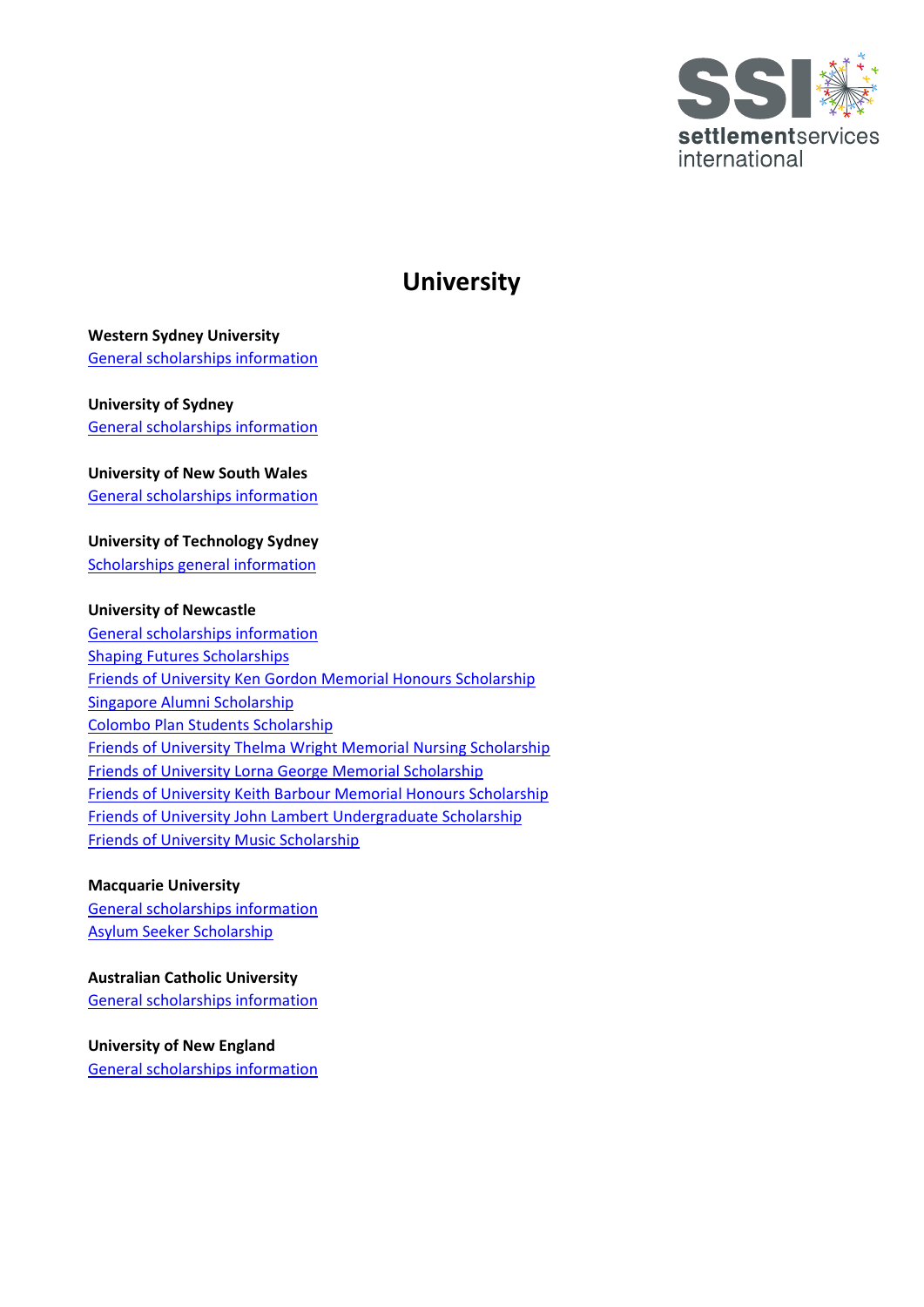#### **University of Wollongong**

[General scholarships information](https://www.uow.edu.au/study/scholarships/?gclid=EAIaIQobChMIj9nA3IT78gIVp5JmAh3aawW9EAAYASABEgKvmfD_BwE&gclsrc=aw.ds)

#### **Charles Sturt University**

[General scholarships information](https://study.csu.edu.au/get-support/scholarships) [CSU Professional Placement Equity Grant](https://study.csu.edu.au/get-support/scholarships/find-scholarship/equity) [CSU Refugee and Asylum Seeker Scholarship](https://study.csu.edu.au/get-support/scholarships/find-scholarship/foundation/any-year/csu-refugee-and-asylum-seeker-scholarship) [Mary Davidson Refugee Prize:](https://study.csu.edu.au/get-support/scholarships/find-scholarship/foundation/any-year/mary-davidson-refugee-prize) [CSU Emergency Equity Grant:](https://study.csu.edu.au/get-support/scholarships/find-scholarship/equity/eeg)

#### **Deakin University**

[General scholarship information](https://www.deakin.edu.au/study/fees-and-scholarships/scholarships) [Vice Chancellor's Academic Excellence Scholarship:](https://www.deakin.edu.au/study/fees-and-scholarships/scholarships/find-a-scholarship/vice-chancellors-academic-excellence-scholarship) [Deakin Sanctuary Scholarships](https://www.deakin.edu.au/study/fees-and-scholarships/scholarships/find-a-scholarship/deakin-sanctuary-scholarships) [SEW-EURODRIVE Scholarship in Mechatronics Engineering](https://www.deakin.edu.au/study/fees-and-scholarships/scholarships/find-a-scholarship/sew_eurodrive-scholarship-in-engineering) [South West Philanthropic Scholarships for Deakin Warrnambool Campus:](https://www.deakin.edu.au/study/fees-and-scholarships/scholarships/find-a-scholarship/south-west-philanthropic-academic-scholarships-deakin-warrnambool-campus) [Barwon Water Scholarship](https://www.deakin.edu.au/study/fees-and-scholarships/scholarships/find-a-scholarship/barwon-water-scholarship) **[PHD Scholarship Fulbright Commission](https://www.deakin.edu.au/study/fees-and-scholarships/scholarships/find-a-scholarship/fulbright-scholarships)** 

#### **Monash University**

[Harold Carroll Memorial Scholarship](https://www.monash.edu/study/fees-scholarships/scholarships/find-a-scholarship/alex-raydon-scholarship-refugee-migrant-students-5844) [Achieving Potential Support Scholarships](https://www.monash.edu/study/fees-scholarships/scholarships/find-a-scholarship/Achieving-Potential-Scholarship-%20Practical%20Placement%20Grant)

#### **Swinburne University**

[Access Scholarship](https://www.swinburne.edu.au/study/options/scholarships/45/access-scholarship-for-refugees/) for Refugees [Achievement Cleaning Humanitarian Welcome Scholarships](https://www.swinburne.edu.au/study/options/scholarships/341/achievement-cleaning-humanitarian-welcome-scholarships/) [Access Scholarship for Final Year Undergraduates](https://www.swinburne.edu.au/study/options/scholarships/49/access-scholarship-for-final-year-undergraduates/#:%7E:text=All%20Access%20Scholarships%20are%20partly,the%20opportunity%20to%20do%20so.)

#### **RMIT University** [Browse through this list of scholarships available](https://www.rmit.edu.au/students/work-study-opportunities/scholarships)

**University of Western Australia** [UWA Humanitarian Swans Scholarship F75769](https://www.uwa.edu.au/study/scholarship-listing/uwa-humanitarian-swans-scholarship-f757691)

**University of Tasmania** [General scholarships information](https://www.utas.edu.au/study/scholarships-fees-and-costs?gclsrc=aw.ds&gclid=EAIaIQobChMI747c7vqd8wIVYJJmAh2etgX_EAAYAiAAEgLXxPD_BwE)

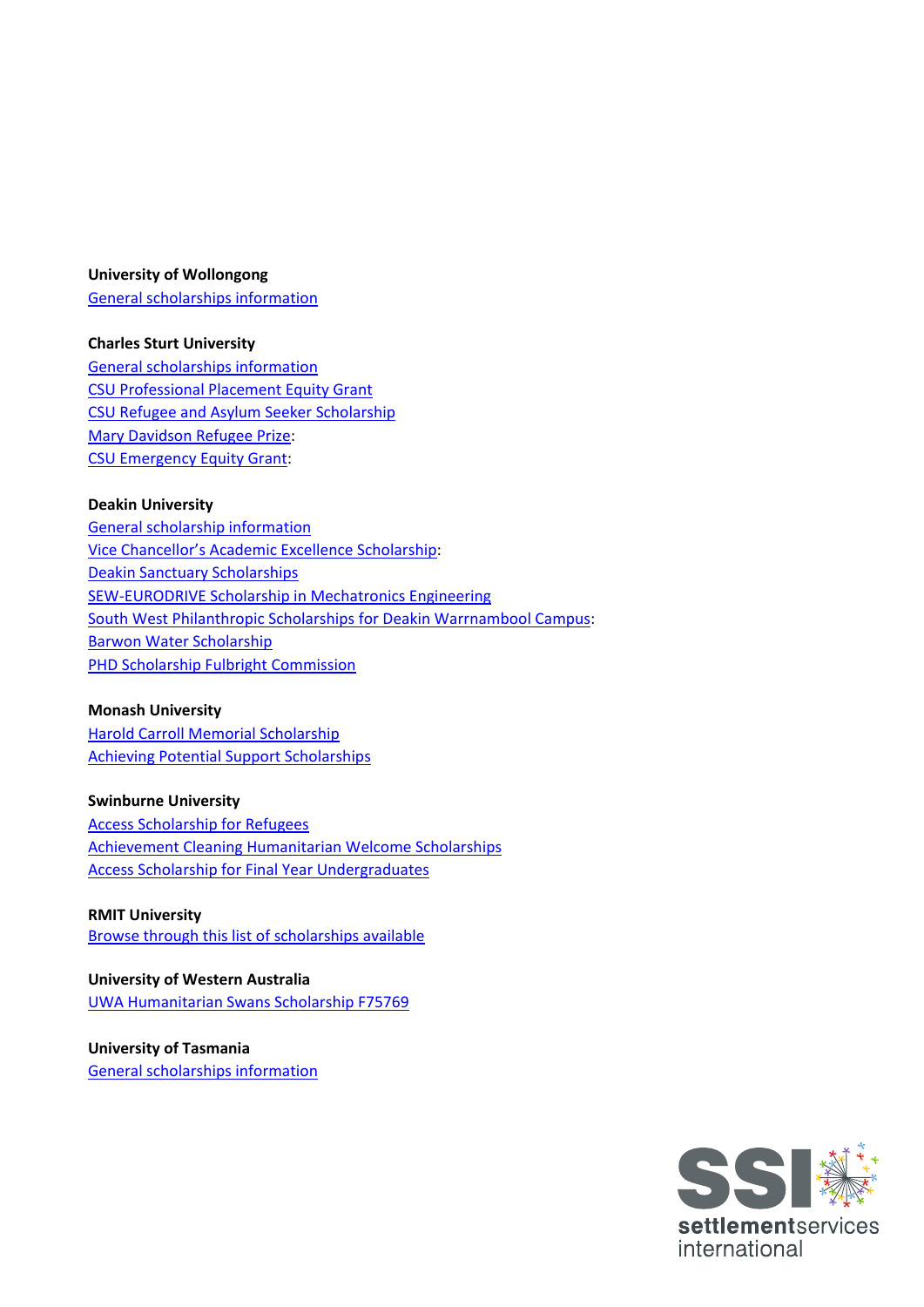#### **La Trobe University**

[General scholarships information](https://www.latrobe.edu.au/scholarships) [La Trobe Humanitarian Scholarships](https://www.latrobe.edu.au/scholarships/la-trobe-humanitarian-scholarships)

### **Australian National University**

[ANU College of Business and Economics D. Brownbill Family Scholarship](https://www.anu.edu.au/study/scholarships/find-a-scholarship/anu-college-of-business-and-economics-d-brownbill-family) [ANU College of Business and Economics Global Business Immersion Travel Grant](https://www.anu.edu.au/study/scholarships/find-a-scholarship/anu-college-of-business-and-economics-global-business) ANU Humanitarian Scholarship [ANUSA Parents & Carers Grant](https://www.anu.edu.au/study/scholarships/find-a-scholarship/anusa-parents-carers-grant) [ANU College of Business and Economics Mitchell](https://www.anu.edu.au/study/scholarships/find-a-scholarship/mitchell-scholarship) Scholarship

#### **Curtain University**

[General scholarships information](https://scholarships.curtin.edu.au/)

## **University of Adelaide**

[Adelaide Refugee & Humanitarian Postgraduate Coursework Scholarship](https://scholarships.adelaide.edu.au/Scholarships/postgraduate-coursework/all-faculties/adelaide-refugee-humanitarian-postgraduate) [Adelaide Refugee & Humanitarian Undergraduate Scholarship](https://scholarships.adelaide.edu.au/Scholarships/undergraduate/all-faculties/adelaide-refugee-humanitarian-undergraduate-scholarship)

## **University of Canberra**

[General scholarships information](https://www.canberra.edu.au/future-student-information/scholarships-and-financial-support)

### **University of Notre Dame**

[The Vice Chancellor's Humanitarian Scholarship](https://www.notredame.edu.au/current-students/opportunities/scholarships/sydney/scholarships-for-all-schools)

### **Victoria University** [General scholarships information](https://www.vu.edu.au/study-at-vu/fees-scholarships/scholarships)

**James Cook University** [Browse through this list of scholarships available](https://www.jcu.edu.au/scholarships-@-jcu)

**Refugee Scholarships** [List of all university scholarships for people seeking asylum and refugees](http://refugee-education.org/scholarships)

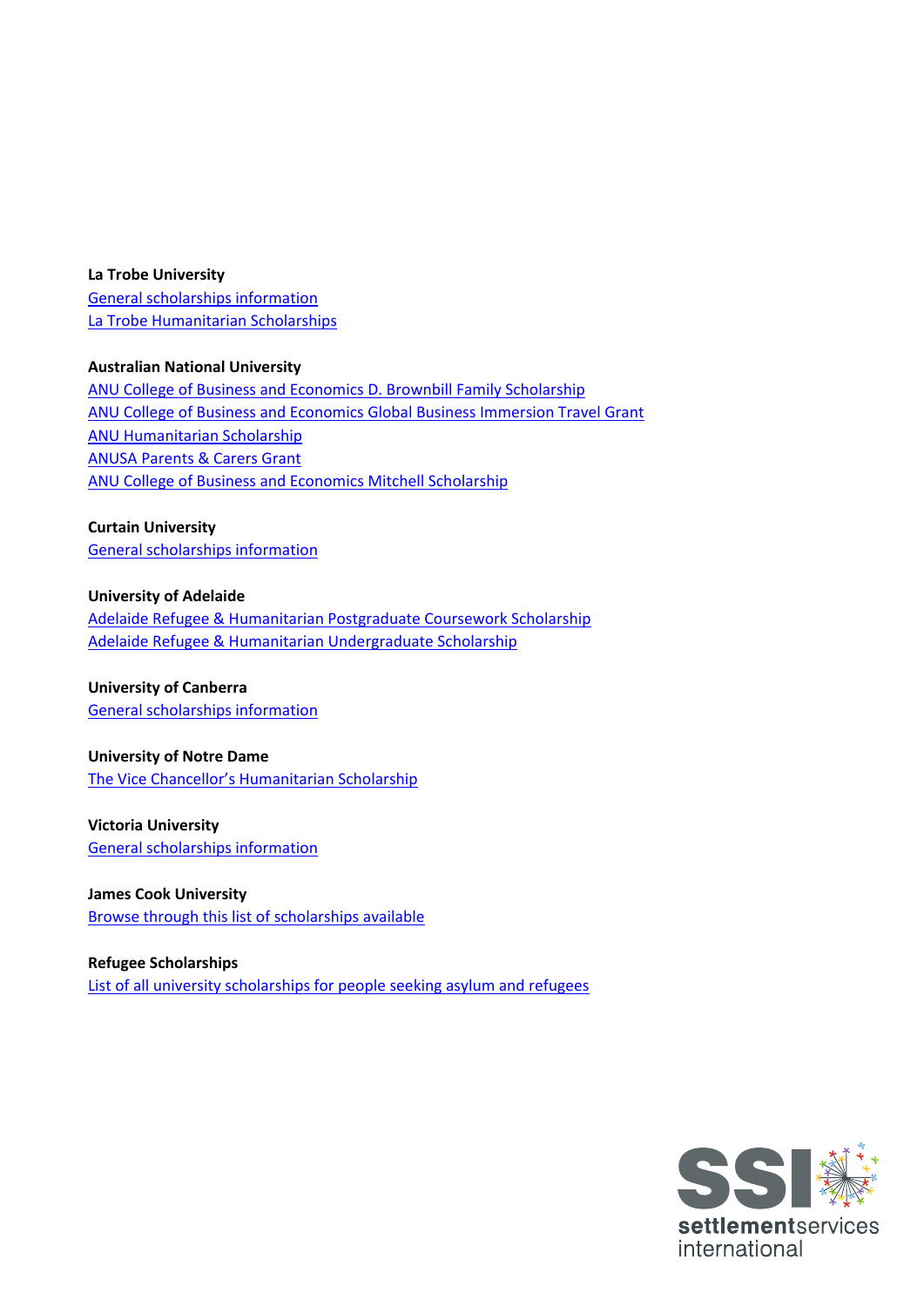# **TAFE**

# **TAFE NSW**

If you're an asylum seeker or refugee, you are eligible for Smart and Skilled training from Certificate I to Advanced Diploma level if you meet the criteria below. If you are eligible and your training commences on or after 1 January 2017, you will have access to fee-free training for qualifications up to Certificate IV level on the NSW Skills List.

# **Who is eligible?**

You are eligible if you:

- Are aged 15 years or older; and
- Are no longer at school or its equivalent; and
- Live or work in New South Wales; and
- Hold one of the following visas:
	- o Emergency rescue visa (Subclass 203)
	- o Global special humanitarian programme visa (Subclass 202)
	- o In-country special humanitarian programme visa (Subclass 201)
	- o Protection visa (Subclass 866)
	- o Refugee visa (Subclass 200)
	- o Safe Haven Enterprise visa (Subclass 790)
	- o Temporary Protection visa (Subclass 785)
	- o Woman at Risk visa (Subclass 204)

### Or

- Hold one of the following visas where your training commences on or after 1 January 2017:
	- o Bridging Visa A (BVA)
	- o Bridging Visa B (BVB)
	- o Bridging Visa C (BVC)
	- o Bridging Visa D (BVD)
	- o Bridging Visa E (BVE)
	- o Temporary Humanitarian Concern visa (Subclass 786)
	- o Temporary Humanitarian Stay visa (Subclass 449).

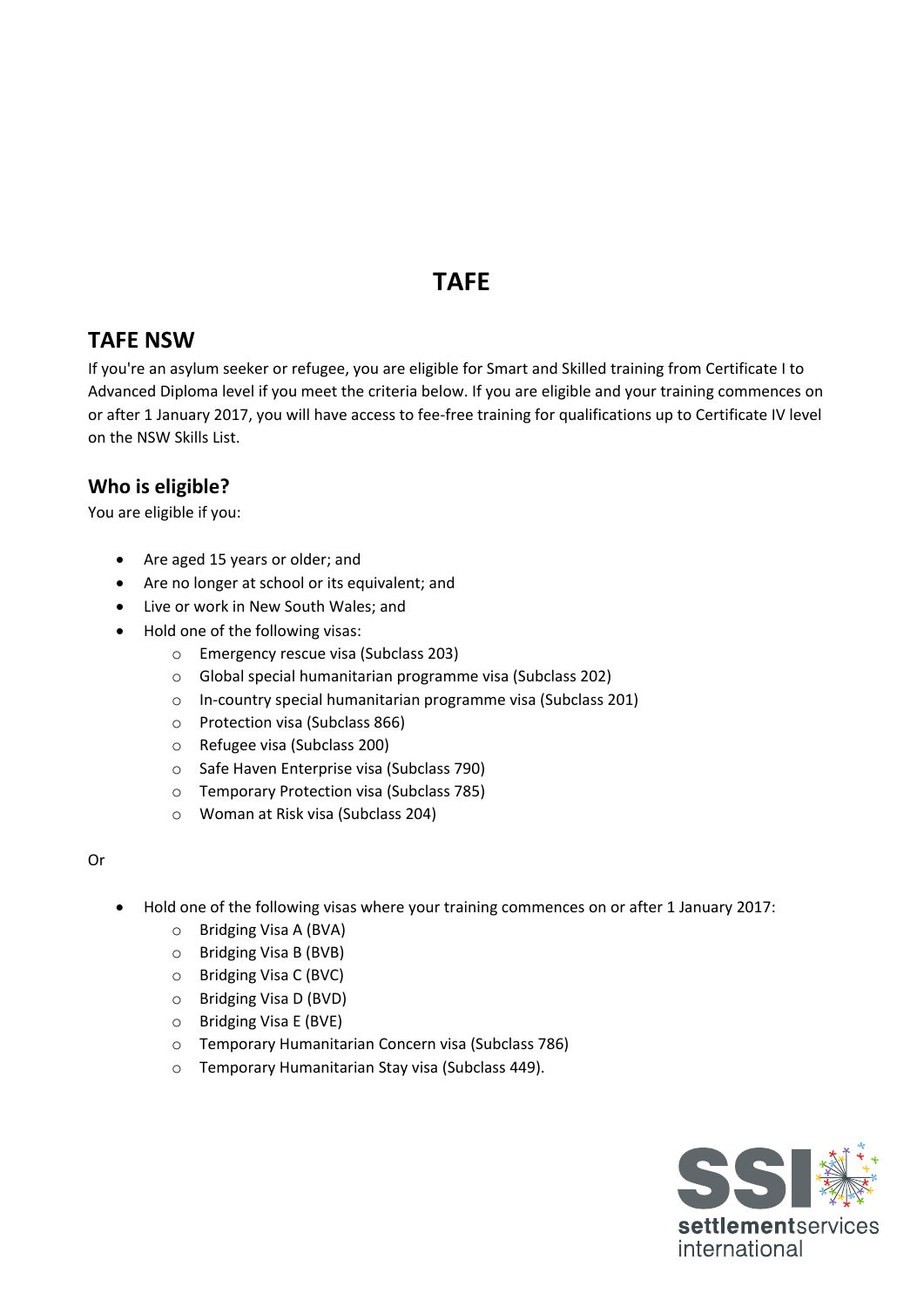(Please note that these visa categories are correct as at 30 November 2016. Visas are subject to change at any time by the Australian Department of Immigration and Border Protection

# **Fee-free training**

If you are eligible and are undertaking a Certificate I, Certificate II, Certificate III or Certificate IV level qualification on the NSW Skills List and your training commences on or after 1 January 2017 you will not pay any course fees under Smart and Skilled.

(Note: Training providers may still charge fees for 'incidental expenses' such as for essential tools or for field trips. Training providers must let you know of any additional fees for incidental expenses prior to enrolment.)

# **Proof of eligibility**

You should advise your training provider that you hold an eligible visa. Your training provider will ask for your visa and will confirm that it appears on the list above.

## **Fact sheet**

For more information, please click [here](https://tafensw.custhelp.com/app/contact-us/enquire?_ga=2.69559319.606390537.1632712768-861475363.1586220664) and submit your enquiry online.

# **TAFE VIC**

The Asylum Seeker Vocational Education and Training (ASVET) program is a Victorian State Government funded initiative which supports eligible people seeking asylum, and refugees, to gain access to Skills First Victoria VET courses.

The ASVET initiative covers applicants who wish to complete VCE, Foundation Studies, and VET Certificate levels 1 to IV, Diplomas and Advanced Diplomas. Applicants undertaking VCE, or courses at Certificate levels 1 to IV, are eligible for a subsidised Skills First place, as well as a concessional tuition fee rate.

Applicants undertaking diplomas are eligible for a Government-subsidised place with tuition fees at the domestic student rate. Diplomas and Advanced Diplomas do not have concession rates.

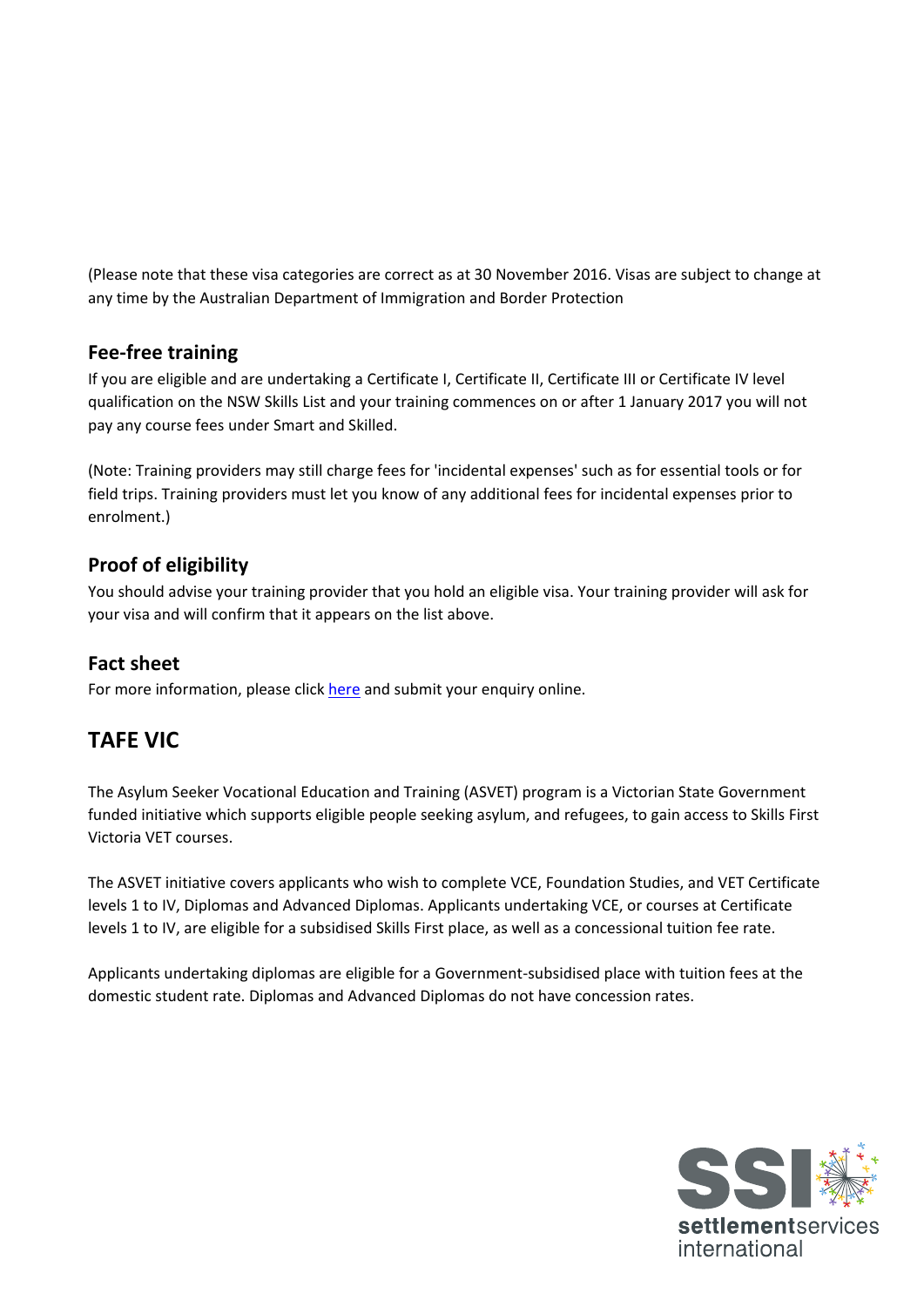Free TAFE for priority courses:

- From January 2019, people seeking asylum, and refugees, who are eligible for Skills First training, will also be able to access free tuition in 30 priority non-apprenticeship courses, delivered through TAFEs across the state.
- A further 18 government-subsidised apprenticeship pathway courses (sometimes called preapprenticeships) will also be free to eligible people seeking asylum.

## **Eligibility**

To enrol a student in a Skills First VET course, including Free TAFE for Priority courses, the following criteria must be met:

- people seeking asylum must be on a Bridging Visa Class E (BVE)
- refugees must have a Safe Haven Enterprise Visa (SHEV) OR a Temporary Protection Visa (TPV)
- people holding eligible visas must always have study rights
- work rights are required for courses that include work placement

All applicants must also

- have a proficient level of English to participate in the chosen course
- be able to pay for: course concession fees (where applicable), course materials, student amenity fees, and transport costs
- live in Victoria

For any further eligibility requirements or limitations please check your Skills First contract, or contact your contract manager at the DET.

For more information visit the ARSRC website:<https://asrc.org.au/vet/>

# **QLD TAFE**

Please see the website below for more information:<https://tafeqld.edu.au/courses/tells/index.html>

Support for migrant and refugee students in QLD[: https://desbt.qld.gov.au/training/training](https://desbt.qld.gov.au/training/training-careers/support/migrants-refugees)[careers/support/migrants-refugees](https://desbt.qld.gov.au/training/training-careers/support/migrants-refugees)

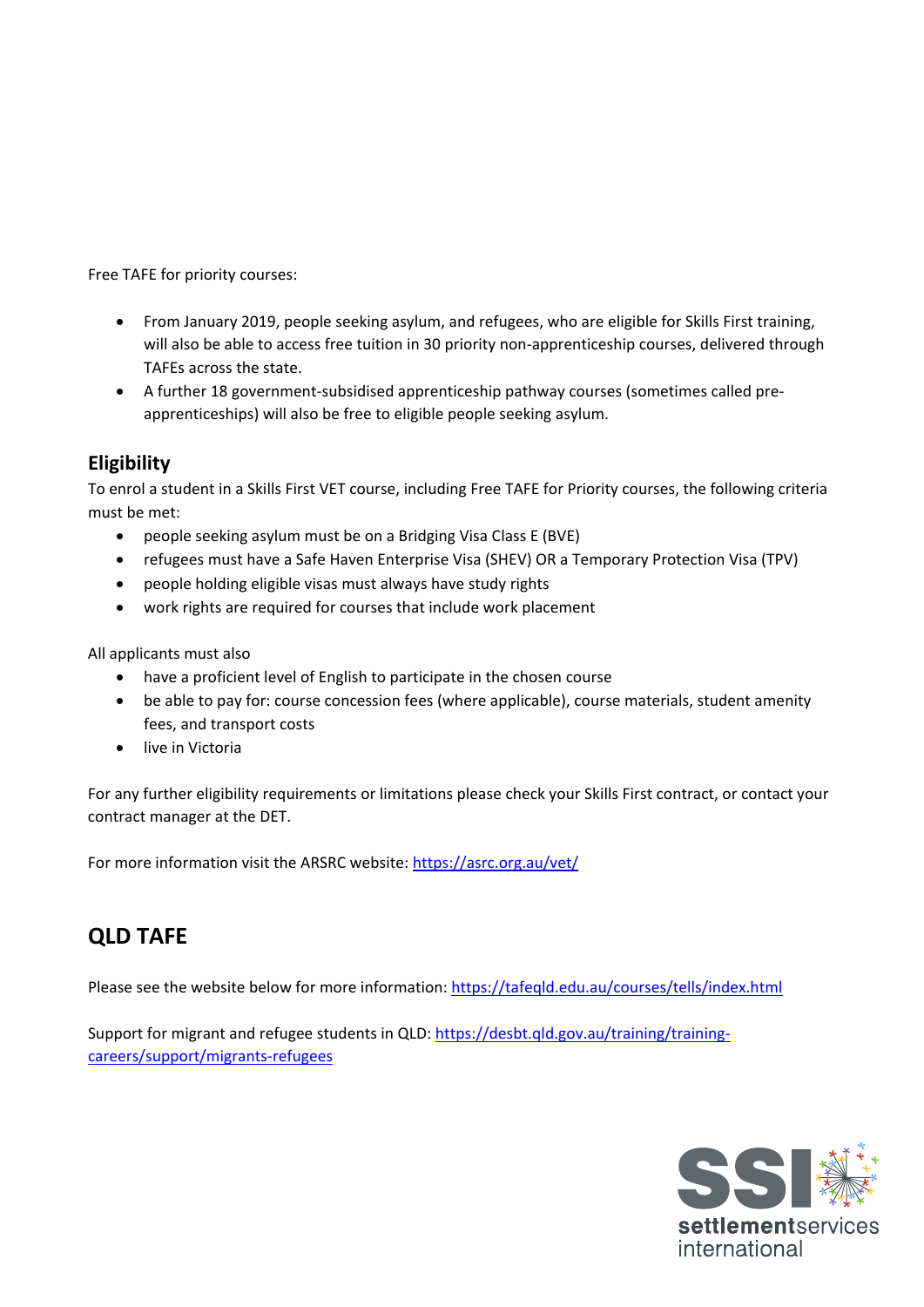# **Charities & Foundations**

- 1. NSW Service for the Treatment and Rehabilitation of Torture and Trauma Survivors (STARTTS): <http://www.startts.org.au/contact/>
- 2. The Smith Family[: https://www.thesmithfamily.com.au/programs](https://www.thesmithfamily.com.au/programs)
- 3. Asylum Seeker Resource Centre:<https://www.asrc.org.au/education/>
- 4. Asylum Seeker Centre:<https://asylumseekerscentre.org.au/education/> 5. Australian Himalayan Foundation:
	- <http://www.australianhimalayanfoundation.org.au/programs/education/>
- 6. Variety:<https://www.variety.org.au/nsw/programs/scholarships/>
- 7. Engineers Without Borders: [https://www.ewb.org.au/whatwedo/education-research/school](https://www.ewb.org.au/whatwedo/education-research/school-outreach)[outreach](https://www.ewb.org.au/whatwedo/education-research/school-outreach)
- 8. Foundation House:<https://foundationhouse.org.au/specialised-programs/young-people/>
- 9. Australian Red Cross: [https://www.redcross.org.au/get-help/community-services/services-for](https://www.redcross.org.au/get-help/community-services/services-for-young-people)[young-people](https://www.redcross.org.au/get-help/community-services/services-for-young-people)
- 10. The Salvation Army[: https://www.salvationarmy.org.au/need-help/youth-services/](https://www.salvationarmy.org.au/need-help/youth-services/)
- 11. SCARF Refugee Support:<https://www.scarfsupport.org.au/programs/>
- 12. SydWest Multicultural Services:<http://www.sydwestms.org.au/get-involved/student-placements>
- 13. The Water Well Project:<https://www.thewaterwellproject.org/about-the-project/>
- 14. Australia for UNHCR[: https://www.unrefugees.org.au/](https://www.unrefugees.org.au/)
- 15. The Australian Literacy & Numeracy Foundation:<https://alnf.org/what-we-do/>
- 16. The Australian Ballet School[: https://www.australianballetschool.com.au/pages/abs-scholarships](https://www.australianballetschool.com.au/pages/abs-scholarships)
- 17. Public Education Foundation:<https://publiceducationfoundation.org.au/scholarships/>
- 18. Books In Homes:<https://booksinhomes.com.au/>
- 19. Brace Education & Training:<https://skillsplus.com.au/education-and-training-services/>
- 20. CASE:<https://www.case.edu.au/collections/education>
- 21. Country Education Foundation of Australia:<https://cef.org.au/our-grants/>
- 22. Catholic Diocese of Ballarat: [http://www.ceoballarat.catholic.edu.au/professional](http://www.ceoballarat.catholic.edu.au/professional-learning/sponsorship/)[learning/sponsorship/](http://www.ceoballarat.catholic.edu.au/professional-learning/sponsorship/)
- 23. CHC Higher Education:<http://www.chc.edu.au/future-students/the-chc-edge/>
- 24. Crisis Intervention and Management Australasia (CIMA)[: https://www.cima.org.au/programs](https://www.cima.org.au/programs)
- 25. Cool Australia:<https://www.coolaustralia.org/student-toolbox/>
- 26. Daystar Foundation:<http://www.daystar.org.au/index.php?page=blast-programs>
- 27. Edmund Rice Community & Refugee Services: [http://www.ercrs.com.au/homework\\_programs.php](http://www.ercrs.com.au/homework_programs.php)
- 28. Family Planning Victoria:<https://www.fpv.org.au/schools>
- 29. Jewish Holocaust Centre:<https://jhc.org.au/education-programs/>
- 30. Learning Links:<https://www.learninglinks.org.au/>

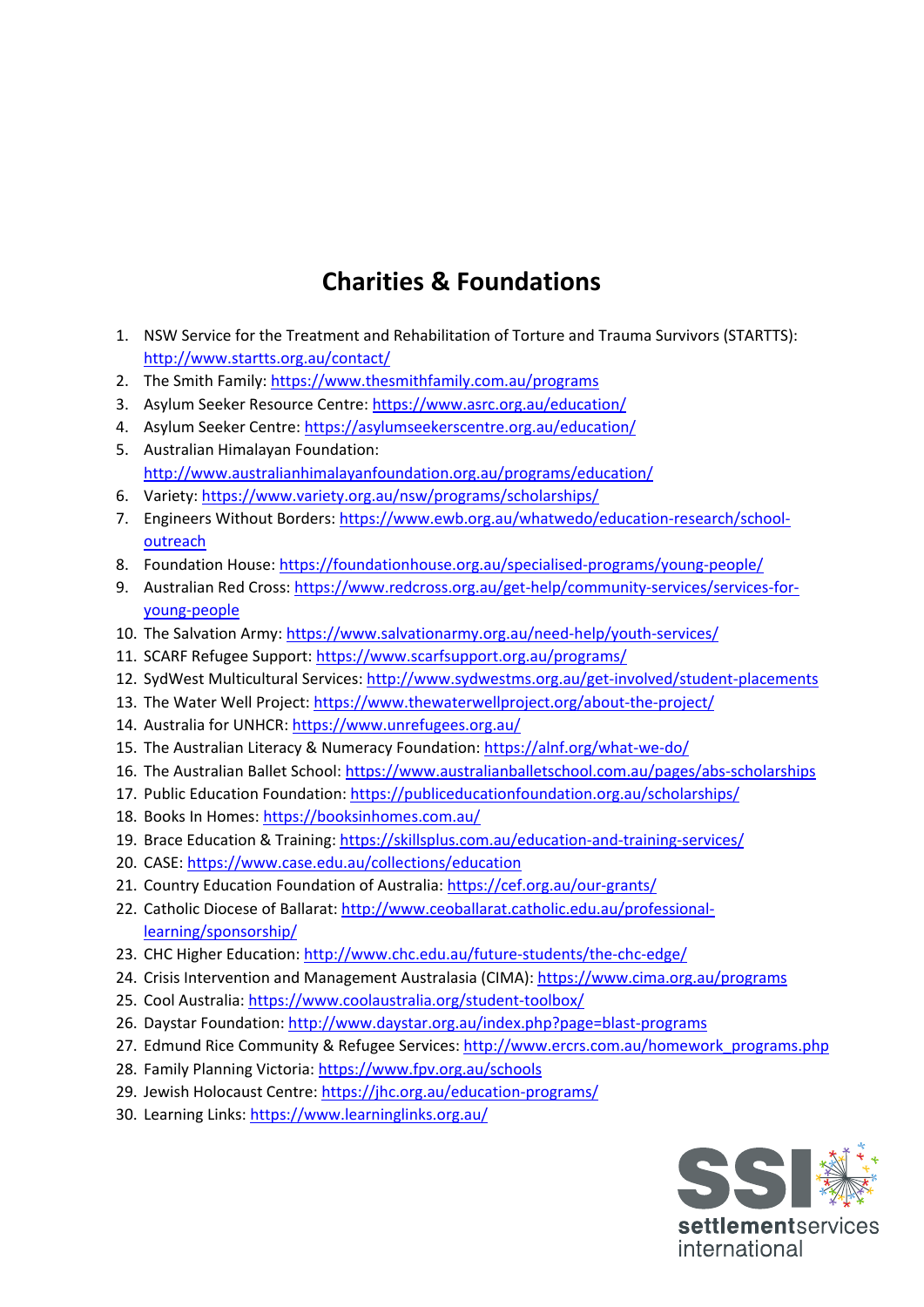- 31. Life Education:<https://www.lifeeducation.org.au/children/>
- 32. MITRATAA Foundation:<https://www.mitrataa.org/dream-catchers-scholarships/>
- 33. Outward Bound: [https://www.outwardbound.org.au/youth-development-tolina-on-outward](https://www.outwardbound.org.au/youth-development-tolina-on-outward-bound/)[bound/](https://www.outwardbound.org.au/youth-development-tolina-on-outward-bound/)
- 34. The Bridge:<https://thebridgeinc.org.au/>
- 35. Royal Agriculture Society of NSW:<http://www.rasnsw.com.au/education/>
- 36. The Engineering Link Group:<http://telg.com.au/stem-outreach/>
- 37. The John Berne School:<https://www.thejohnberneschool.org/what-we-do/>
- 38. Victorian Council of Social Service: [http://vcoss.org.au/strong-sector/community-services-industry](http://vcoss.org.au/strong-sector/community-services-industry-planning/)[planning/](http://vcoss.org.au/strong-sector/community-services-industry-planning/)

## **QLD Charity Organisations**

- 1. Access Community Services: [https://www.accesscommunity.org.au/employment\\_training](https://www.accesscommunity.org.au/employment_training) & [https://www.accesscommunity.org.au/youth\\_services](https://www.accesscommunity.org.au/youth_services)
- 2. Refugee Council of Australia:<https://www.refugeecouncil.org.au/services-qld/>
- 3. Townsville Multicultural Support Group:<https://www.tmsg.org.au/programs>
- 4. St Vincent De Paul Society[: https://www.vinnies.org.au/findhelp/view/217](https://www.vinnies.org.au/findhelp/view/217)
- 5. The Romero Centre:<https://romero.mercycommunity.org.au/>
- 6. The Queensland Program of Assistance to Survivors of Torture and Trauma: <https://qpastt.org.au/>
- 7. Pushing Barriers[: https://pushingbarriers.org/players/](https://pushingbarriers.org/players/)
- 8. Centacare:<https://www.centacarefnq.org/multicultural-services>
- 9. Ethnic Communities Council of Queensland: [https://eccq.com.au/what-we-do/strengthening](https://eccq.com.au/what-we-do/strengthening-communities/)[communities/](https://eccq.com.au/what-we-do/strengthening-communities/)
- 10. Brisbane Refugee and Asylum Seeker Support Network: <https://www.facebook.com/brassnetwork/>
- 11. Inala Community House:<https://ich.org.au/>
- 12. Multicultural Australia: [https://www.multiculturalaustralia.org.au/employment\\_skills\\_and\\_training](https://www.multiculturalaustralia.org.au/employment_skills_and_training)
- 13. Mercy Community: <https://www.mercycommunity.org.au/>
- 14. Multilink:<https://multilink.org.au/>
- 15. Refugee Health Network Queensland: <https://www.refugeehealthnetworkqld.org.au/>
- 16. QPASTT:<https://qpastt.org.au/what-we-do/children-and-youth-programs/homework-club/>
- 17. Refugee Tutoring Club: <https://www.uqu.com.au/club/refugee-tutoring-club-uqrtc>
- 18. ARMIA: <https://www.armia.com.au/academic-support-for-tafe-and-university-students/>